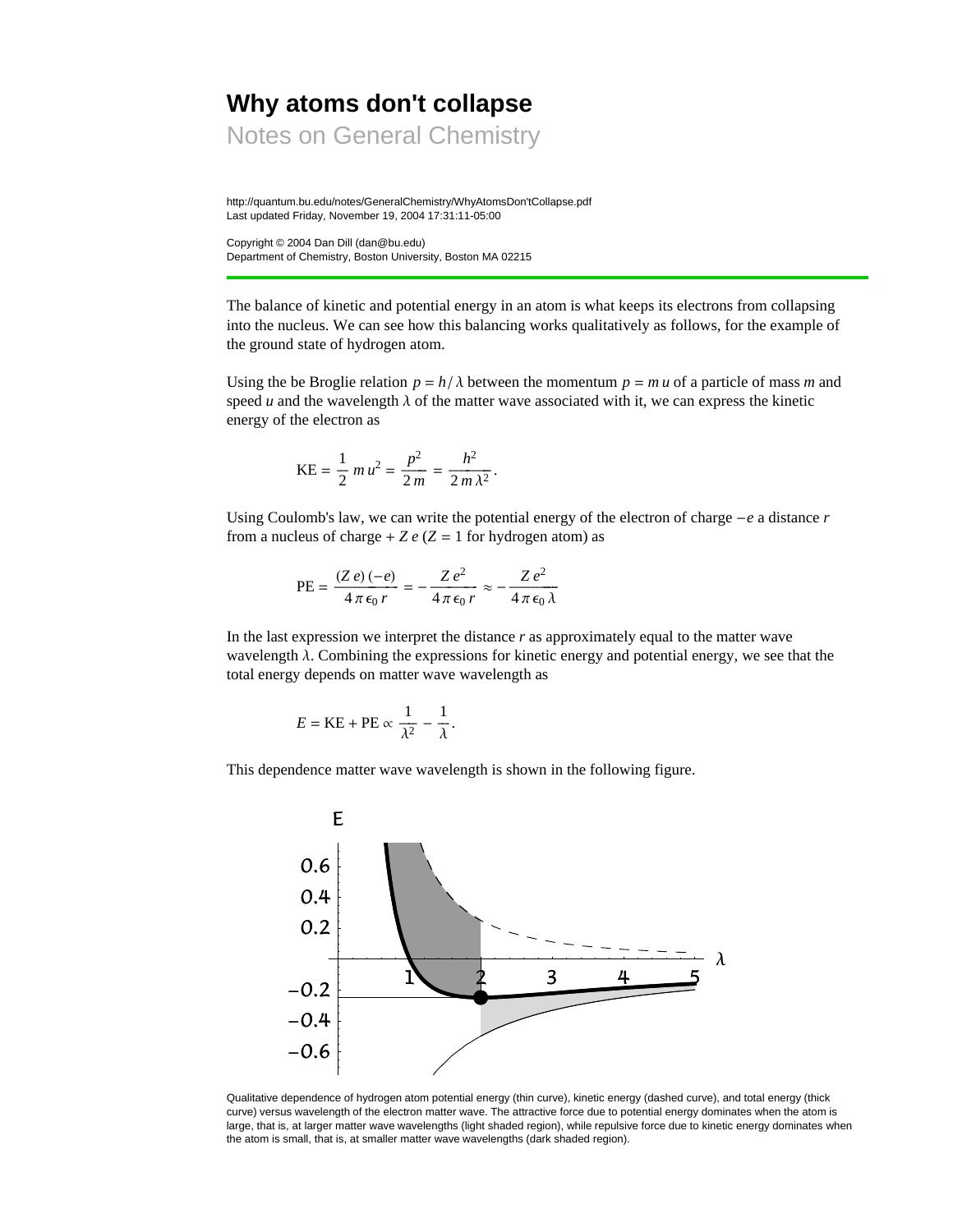The figure illustrates that when the wavelength of the electron matter wave is small (dark shaded region), and so when the atom is small, the positive kinetic energy contribution dominates, whereas when the wavelength if the electron matter wave is large (light shaded region), and so when the atom is large, the negative potential energy contribution dominates. These opposing contributions balance one another at an intermediate atom size, indicated by the dot on the total energy curve in the figure.

### **Problems**

1. Verify that the figure above is correct by making a table of columns  $\lambda$ , KE =  $1/\lambda^2$ , PE =  $-1/\lambda$ , and *E* =  $1/\lambda^2 - 1/\lambda$  for values of  $\lambda$  between 0.5 and 5 in steps of 0.5, and then plotting KE, PE, and  $E$  versus  $\lambda$  on the same axes.

2. Show that the value of the total energy  $E = 1/\lambda^2 - 1/\lambda$  when  $\lambda = \infty$ , that is for an atom that is infinitely large is  $E = 0$ .

3. Show that the value of the total energy  $E = 1/\lambda^2 - 1/\lambda$  when  $\lambda = 0$ , that is for an atom that is infinitely small (as a result of collapse of the electron into the nucleus) is  $E = +\infty$ .

4. If you know calculus, show that the minimum in the total energy  $E = 1/\lambda^2 - 1/\lambda$  occurs at  $\lambda = 2$ , the value of  $\lambda$  at which  $dE/d\lambda = 0$ .

## **à Hydrogen atom energy balance**

This analysis can be made more exact by taking into account the shape of the electron matter wave. For hydrogen atom in its lowest energy state, the matter wave is spherical. The figure shows alternative hydrogen atom lowest energy spherical matter waves,  $\psi$ .



Cross section through alternative hydrogen atom lowest energy spherical waves,  $\psi$ . Distance from the nucleus,  $r$ , is in units  $a_0 = 0.529$  Å. The thick line is the correct spherical wave; the thin line is a spherical wave that is too diffuse; and the dashed line is a spherical wave that is too compact.

The thick curve is the cross section through the true hydrogen atom ground state matter wave. The other two curves show cross sections through a more diffuse and a more compact matter wave. The wavelength of the matter wave is interpreted to be the average size of the matter wave, denoted as  $\langle r \rangle$ .

The square of the matter wave determines how the electron is distributed around the atom. Here are these distributions for the three alternative hydrogen atom matter waves above.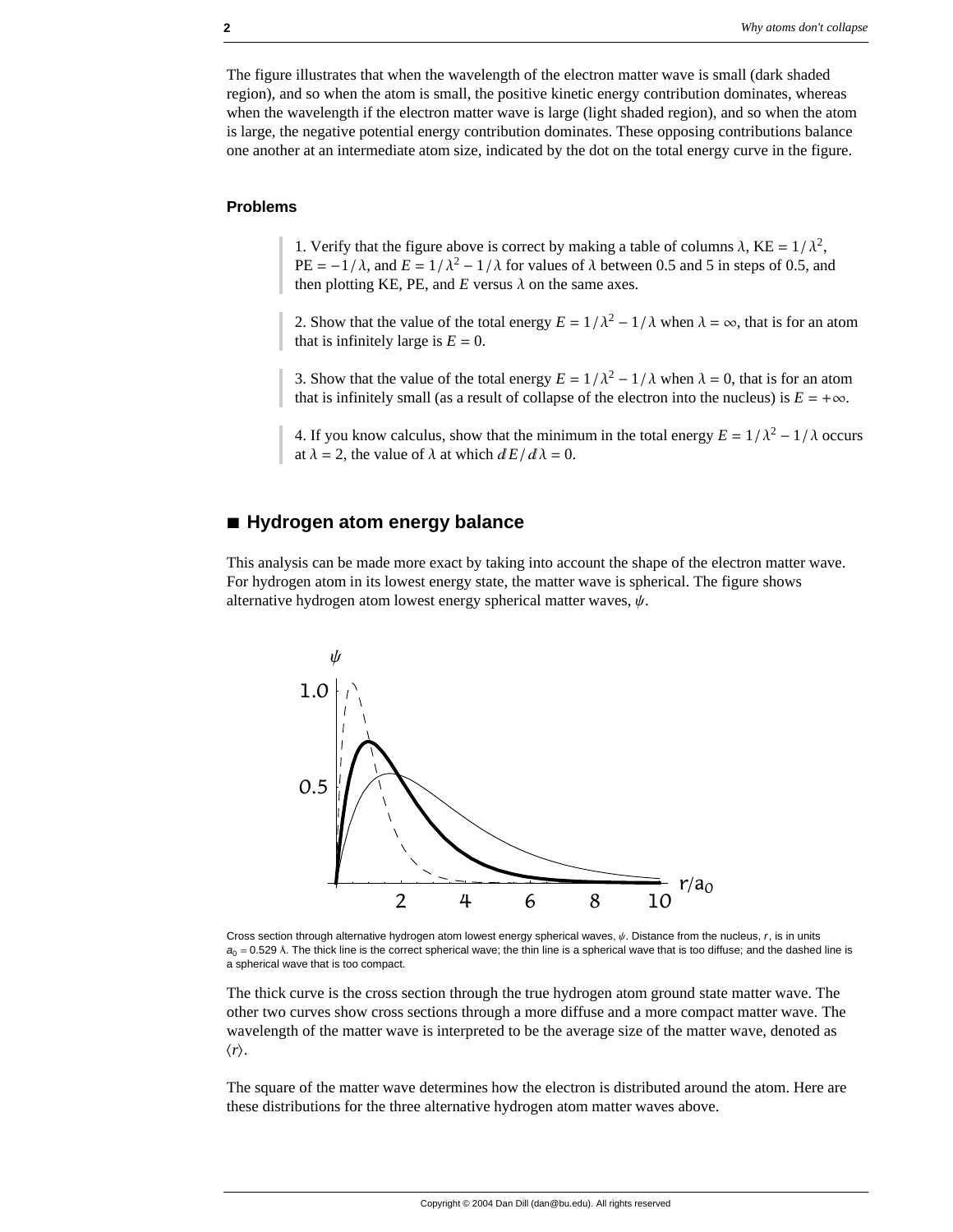

Cross section through alternative hydrogen atom lowest energy spatial distributions,  $|\psi|^2$ . Distance from the nucleus, *r*, is in units  $a_0 = 0.529$  Å. The thick line is for the correct spherical wave; the thin line is for a spherical wave that is too diffuse; and the dashed line is for a spherical wave that is too compact.

The potential energy and kinetic energy corresponding to a matter wave are computed by weighting their values at each distance from the nucleus by the fraction of the electron at that distance,  $|\psi|^2 dr$ .



Hydrogen atom average potential energy (thin curve), average kinetic energy (dashed curve), and average total energy (thick curve) versus average size (r) of the spherical wave of the lowest energy state of the atom. Energy is in units of the ionization energy of hydrogen atom, 13.6 eV, and size in units of the Bohr radius,  $a_0 = 0.529$  Å. The energy minimum at  $\langle r \rangle = 1.5$ ,  $E = -1$  is the observed value for hydrogen atom.

Spherical waves for which  $\langle r \rangle > 1.5$  are too diffuse and result in potential energies that are too small, the more so the more diffuse the spherical wave. Spherical waves for which  $\langle r \rangle$  < 1.5 are too compact and result in kinetic energies that are too large, the more so the more compact the spherical wave. It is the increase in kinetic energy that opposes the spherical wave becoming more compact, and so prevents the collapse of the spherical wave into the nucleus. In this way we can understand the stability of the atom against collapse of the electron into the nucleus.

#### **Problems**

For hydrogen atom, the total energy minimum, relative to ionized H<sup>+</sup> and  $e^-$ , is  $-1 \times 13.6$  eV at an average distance from the nucleus of  $1.5 \times 5.29177 \times 10^{-11}$  m, that is 79.3766 pm. The potential energy of an electron separated from the nucleus of charge +*Z e* is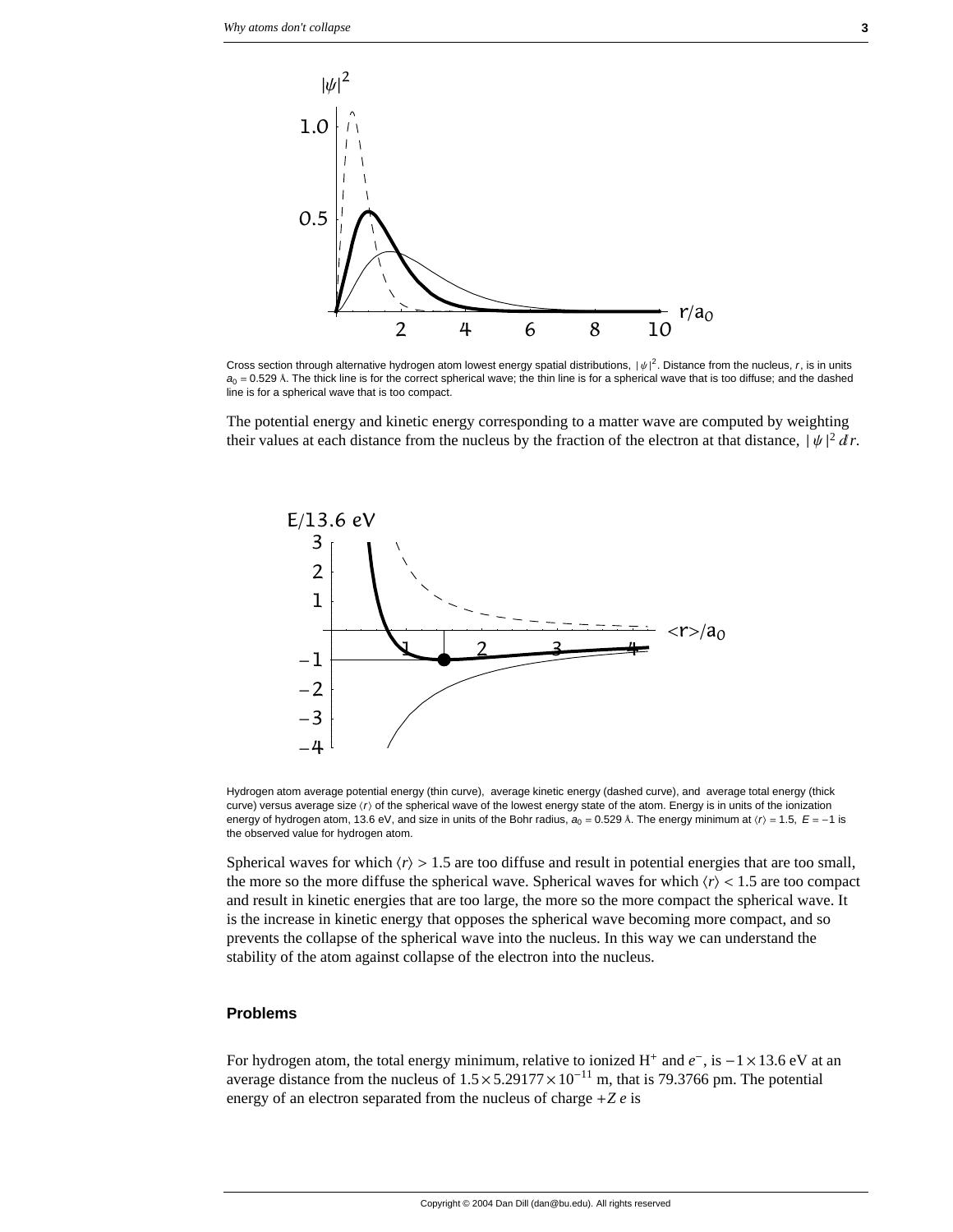$$
PE = -\frac{Ze^2}{4\pi\epsilon_0 r}
$$
  
=  $-\frac{2Z}{r} \times 13.6057 \text{ eV} \times 5.29177 \times 10^{-11} \text{ m} = -\frac{2Z}{r} \times 7.19982 \times 10^{-10} \text{ eV m}$ 

The righthand side of this expression is obtained using the fact that  $e^2/(8 \pi \epsilon_0 a_0) = 13.6057 \text{ eV}$ , where  $a_0 = 5.29177 \times 10^{-11}$  m.

5. What is the ionization energy of hydrogen atom, in eV? Answer: 13.6 eV.

6. What is the ionization energy of one mole of hydrogen atoms, in kJ/mol? Answer: 1313 kJ/mol.

7. Calculate the potential energy in eV of hydrogen atom when the electron is at an average distance of 79.4 pm. Answer:  $-18.1$  eV.

8. How much kinetic energy in eV does the hydrogen atom electron have when it is at an average distance of 79.4 pm. Answer: +4.5 eV.

9. Draw an energy diagram showing the relation between the hydrogen atom average potential, kinetic and total energy.

#### **à Helium ion energy balance**

The Coulomb attraction of the electron and nucleus is proportional to the atomic number,

$$
PE = -\frac{Z e^2}{4 \pi \epsilon_0 r}.
$$

This means the competition between potential and kinetic energy in  $He<sup>+</sup>$  should result in a minium total energy that is both deeper, relative to separated  $He^{2+}$  and  $e^-$ , and closer to the nucleus. Here are the results for the average potential, kinetic and total energies as a functions of the size of He+.



Helium ion average potential energy (thin curve), average kinetic energy (dashed curve), and average total energy (thick curve) versus average size  $\langle r\rangle$  of the spherical wave of the lowest energy state of the ion. Energy is in units of the ionization energy of hydrogen atom, 13.6 eV, and size in units of the Bohr radius,  $a_0 = 0.529$  Å. The energy minimum at  $\langle r \rangle = 0/75$ ,  $E = -4$  is the observed value for helium ion..